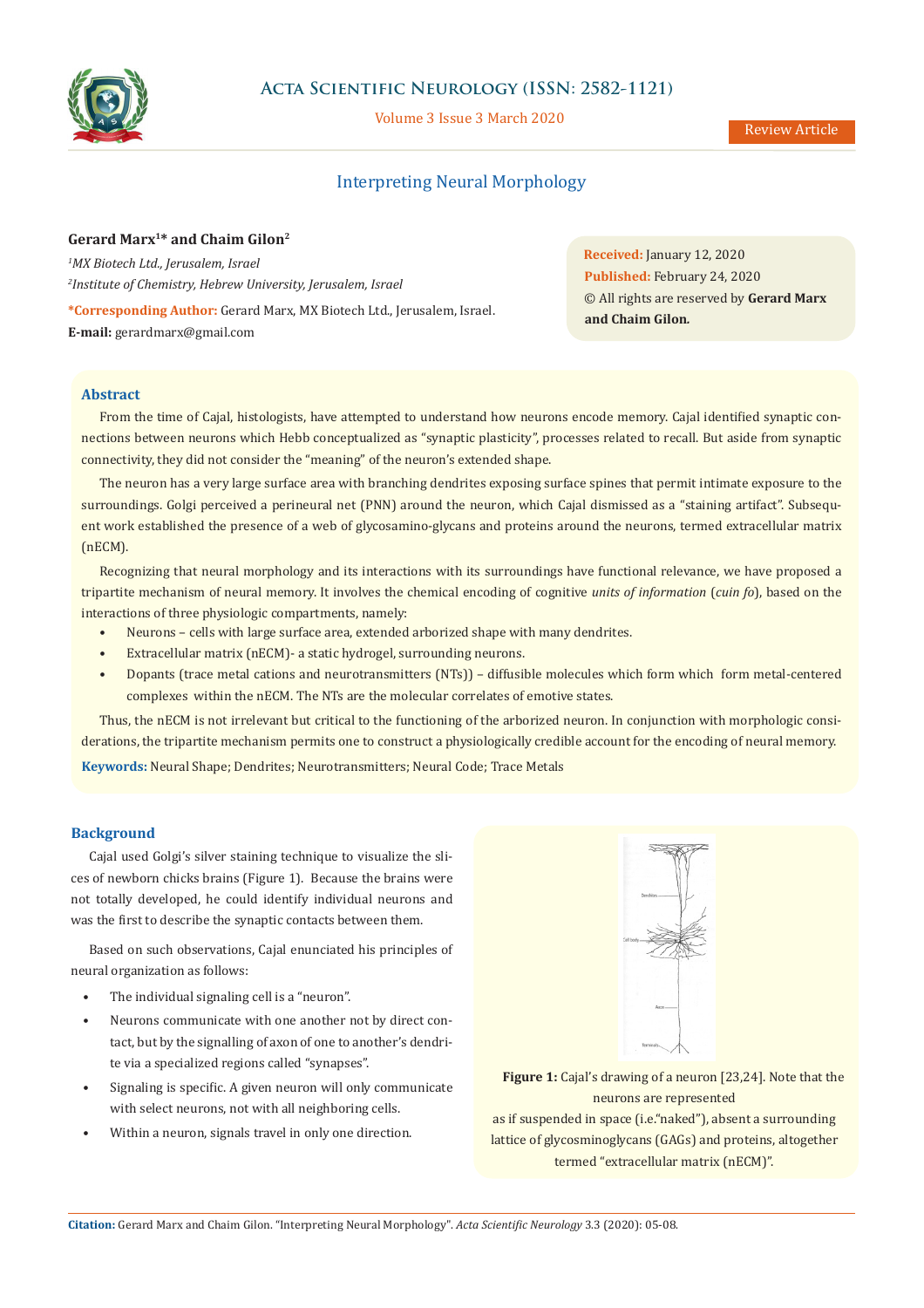Golgi, who invented the original silver stain histologic method, perceived a perineural net (PNN) around the neuron (now termed nECM), which Cajal and his followers generally ignored as a "staining artifact" [1,2].

Rather, Cajal enunciated the above principles of neural signaling and memory which involved exclusive synaptic contacts between neurons. Cajal's model of the "naked neuron" and of neural signaling was adopted by following generations of neuroscientists, notably by Hebb who enunciated the idea of "synaptic plasticity" to rationalize learning processes and memory [3-5].

Eventually (after 1950), the reality of the nECM was confirmed by biochemical analyses particularly periodate staining, electron microscopy (SEM, TEM) and other techniques [2,6-8]. However, few neuroscientists incorporated these findings into their concept of neural memory.

## **Thesis**

Some have questioned whether Cajal's principles reflect the actuality of neural signalling [9-11]. Here, we examine whether neural morphology can be interpreted to clarify the processes underlying memory.

#### **Form follows function**

We accept that this architectural truism applies also to neurobiology. It has been posed: " why aren't all neurons spherical?" [12]. From a design perspective, the nuance of neural extended and arborized structure cannot be ignored. Just as it would be meaningless to describe a tree with roots and leaves, but without reference to soil or air, it is unseemly to ignore the neuron's splayed shape as it pertains to its signaling capabilities. In particular, one cannot ignore the surrounding extra-cellular -matrix (nECM) as irrelevant to the neuron's unique talents. Admittedly, the nECM performs "housekeeping" functions, permitting the diffusion of oxygen and nutrients into and waste out of the neurons [6,7,13]. But the nECM also performs a quite unique role which corresponds to neural shape, the encoding and storing of cognitive-information in the nECM, the basis of memory, as described by a tripartite mechanism.

### **Proposition: Tripartite mechanism of neural memory**

The tripartite mechanism of neural memory [14-16]. involves the chemical encoding of cog-info based on the interactions of three physiologic compartments, namely:

**• Neurons** – spindly, multi-branched cells, synaptically and non-synaptically connected (electrically and chemically) to others. Modern studies have revealed that the neuron is a dynamic cell with malleable (plastic) synapses whose increased functionality are associated with learning and memory.

- **• Matrix** the neural extracellular matrix (nECM) surrounding the neurons. It comprises an anionic hydrogel of glycosaminoglycans (GAGs) and proteins, that permits the diffusion of small molecules and through which all signaling occurs.
- **• Dopants** diffusible metals + neurotransmitters (NTs ) released from neural vesicles …performing as chemical effectors of signals that encode cog-info within the nECM lattice.



**Figure 2:** A. Drawing of an arborized neuron (a la Cajal) revealing many boutons (varicosities, spines ) on its dendrites. Note absence of a background…as if the neuron were suspended in space i.e."naked". It was noted that most (>90%} of the neural dendrites do not make synaptic contact with another cell…they simply peter out into the nECM (adapted from [9]).

B. Corrected image, showing neuron with dendrites enmeshed in a surrounding nECM lattice.

The dendrites are covered with many spines emanting from their surface [12,17-19], which augment dendritic contact with the nECM and modulate memory recall.

A chemographic representation of the chemical process involving the neurons ejecting dopants into an anionic nECM "address" to encode cognitive information is presented in Figure 3.



**Figure 3:** "Chemographic" representations of an electron-rich nECM "address" which becomes encoded as a cognitive unit of information (cuinfo - singular, plural) by binding a metal, as well as a neurotransmitter (NT).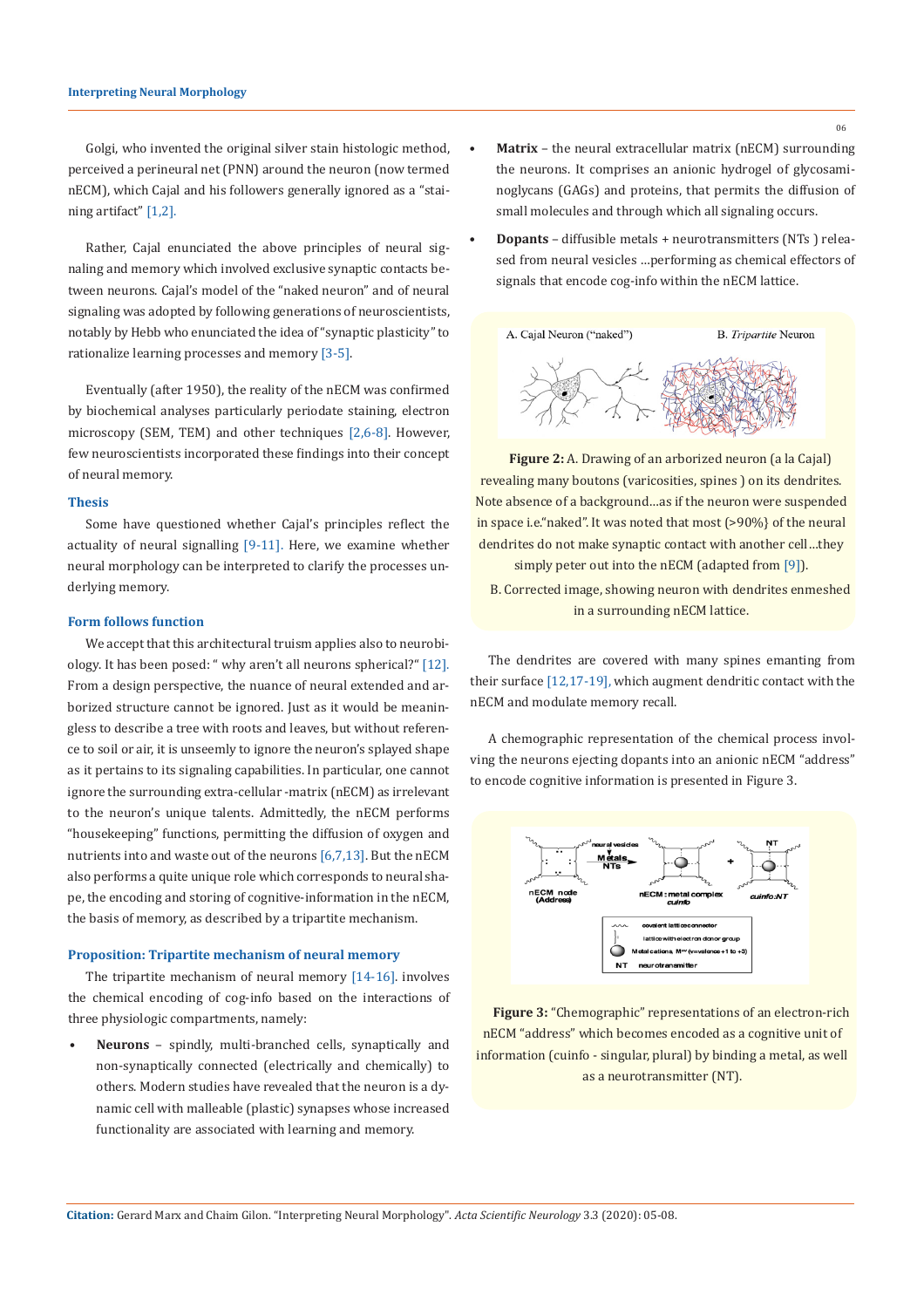#### **Discussion**

In keeping with the general principle: "Form follows function", we list particular points that reveal how the neuron's shape reflects its functions, as interpreted through the tripartite mechanism as follows:

- 1. Neuron's highly extended structure with large surface area indicate intimate contact with its surroundings [20,21]. Membrane surface area of neuron = 250,000 um2
- 2. Presence of nECM around neurons (many refs).
- 3. Most neural dendrites do not establish synaptic contacts, but simply extend into the nECM.
- 4. The aquisition of trace metal cations and neurotransmitters (NTs) into neural vesicles, which are released into the nECM upon neuron activation [22-26].
- 5. The critical role of dendritic spines in neural signalling. These may change shape following a learning experience.

#### **Conclusion**

The neuron's shape speaks volumes about its potential signaling modalities.

Neural shape can:

- Effect synaptic, electrodynamic signaling along its longitudinal axis through its axon.
- Enable lateral chemodynamic signaling via dendrites enmeshed in the nECM.

#### **Morphology morphs into "meaning".**

Clearly, neural shape reveals its proclivity to interact with its surrounding nECM. Recognition of this functional aspect of neural morphology will help neuroscientists comprehend the heretofore ignored biochemical processes involved in the formation of memory.

#### **Authorship**

The authors share equal responsibility for the concepts expressed and the writing of this manuscript.

#### **Conflict of Interest**

- This work received no external funding.
- GM is a founder of MX Biotech Ltd., involved in developing biotechnologies.
- CG is emeritus professor of HU, but is active in developing and patenting peptide-based tools for surgery and pharmacology.

Notwithstanding, the ideas forwarded here are scientifically genuine and presented in good faith, without commercial clouding of the concepts expressed herein.

#### **Bibliography**

- 1. [Jones EG. "Cajal's debt to Golgi".](https://www.ncbi.nlm.nih.gov/pubmed/20406656) *Brain Research Reviews* 66.1-2 [\(2011\): 83-91.](https://www.ncbi.nlm.nih.gov/pubmed/20406656)
- 2. Spreafico R., *et al*[. "The perineuronal net: a weapon for a chal](https://www.ncbi.nlm.nih.gov/pubmed/11624299)lenge". *[Journal of the History of the Neurosciences](https://www.ncbi.nlm.nih.gov/pubmed/11624299)* 8 (2003): [179-185.](https://www.ncbi.nlm.nih.gov/pubmed/11624299)
- 3. Squire L and Kandel E. "Memory: From Mind to Molecules". 2nd ed. Roberts and Company Publishers, New York (2008).
- 4. [Yuste R and Bonhoeffer T. "Morphological changes in dendritic](https://www.ncbi.nlm.nih.gov/pubmed/11520928)  [spines associated with long-term synaptic plasticity".](https://www.ncbi.nlm.nih.gov/pubmed/11520928) *Annual [Review of Neuroscience](https://www.ncbi.nlm.nih.gov/pubmed/11520928)* 24 (2001): 1071-1089.
- 5. Kandel ER., *et al*[. "The molecular and systems biology of mem](https://www.ncbi.nlm.nih.gov/pubmed/24679534)ory". *Cell* [157 \(2014\): 163-186.](https://www.ncbi.nlm.nih.gov/pubmed/24679534)
- 6. Dityatev A., *et al*[. "Compartmentalization from the](https://www.ncbi.nlm.nih.gov/pubmed/20832873)  [outside: the extracellular matrix and functional microdomains](https://www.ncbi.nlm.nih.gov/pubmed/20832873)  in the brain". *[Trends in Neurosciences](https://www.ncbi.nlm.nih.gov/pubmed/20832873)* 33 (2010): 503-513.
- 7. Barros CS., *et al*[. "Extracellular Matrix: Functions in the ner](https://www.ncbi.nlm.nih.gov/pubmed/21123393)vous system". *[Cold Spring Harbor Perspectives in Biology](https://www.ncbi.nlm.nih.gov/pubmed/21123393)* 3 [\(2011\): a005108.](https://www.ncbi.nlm.nih.gov/pubmed/21123393)
- 8. [Padideh KZ and Nicholson C. "Brain extracellular space: Geom](https://www.ncbi.nlm.nih.gov/pmc/articles/PMC4202579/)[etry, matrix and physiological importance".](https://www.ncbi.nlm.nih.gov/pmc/articles/PMC4202579/) *Basic Clinical Neuroscience* [4 \(2013\): 282-285.](https://www.ncbi.nlm.nih.gov/pmc/articles/PMC4202579/)
- 9. Vizi ES., *et al*[. "Non-synaptic receptors and transporters in](https://www.ncbi.nlm.nih.gov/pubmed/20136842)[volved in brain functions and targets of drug treatment".](https://www.ncbi.nlm.nih.gov/pubmed/20136842) *Brit[ish Journal Pharmacology](https://www.ncbi.nlm.nih.gov/pubmed/20136842)* 160 (2010): 785-809.
- 10. [Vizi ES. "Role of high-affinity receptors and membrane trans](http://pharmrev.aspetjournals.org/content/52/1/63/F1)[porters in non-synaptic communication and drug action in the](http://pharmrev.aspetjournals.org/content/52/1/63/F1)  central nervous system". *[Pharmacology Reviews](http://pharmrev.aspetjournals.org/content/52/1/63/F1)* 52 (2013): 63- [89.](http://pharmrev.aspetjournals.org/content/52/1/63/F1)
- 11. [Arshavsky YI. "The seven "sins'' of the Hebbian synapse: Can](https://www.ncbi.nlm.nih.gov/pubmed/17074430)  [the hypothesis of synaptic plasticity explain long-term mem](https://www.ncbi.nlm.nih.gov/pubmed/17074430)ory consolidation?" *[Progress in Neurobiology](https://www.ncbi.nlm.nih.gov/pubmed/17074430)* 80 (2006): 99- [113.](https://www.ncbi.nlm.nih.gov/pubmed/17074430)
- 12. [Koch C and Segev I. "The role of single neurons in information](https://www.researchgate.net/publication/12200737_The_role_of_single_neurons_in_information_processing)  processing". *[Nature Neuroscience](https://www.researchgate.net/publication/12200737_The_role_of_single_neurons_in_information_processing)* 3 (2000): 1171-1179.
- 13. Deepa S., *et al*[. "Composition of perineuronal net extracellular](https://www.ncbi.nlm.nih.gov/pubmed/16644727)  [matrix in rat brain. A different disaccharide composition for](https://www.ncbi.nlm.nih.gov/pubmed/16644727)  [the net-associated proteoglycans".](https://www.ncbi.nlm.nih.gov/pubmed/16644727) *Journal of Biological Chemistry* [281 \(2006\): 17789-17800.](https://www.ncbi.nlm.nih.gov/pubmed/16644727)
- 14. [Marx G and Gilon C. "The molecular basis of memory".](https://www.ncbi.nlm.nih.gov/pubmed/23050060) *ACS [Chemical Neuroscience](https://www.ncbi.nlm.nih.gov/pubmed/23050060)* 3 (2012): 633-642.
- 15. [Marx G and Gilon C. "The molecular basis of neural memory.](https://www.aimspress.com/fileOther/PDF/medicalScience/medsci-04-000241.pdf)  [MBM Pt 7: Artificial intelligence \(AI\) versus neural intelligence](https://www.aimspress.com/fileOther/PDF/medicalScience/medsci-04-000241.pdf)  (NI)". *[AIMS Medical Science](https://www.aimspress.com/fileOther/PDF/medicalScience/medsci-04-000241.pdf)* 4 (2017): 254-273.

**Citation:** Gerard Marx and Chaim Gilon. "Interpreting Neural Morphology". *Acta Scientific Neurology* 3.3 (2020): 05-08.